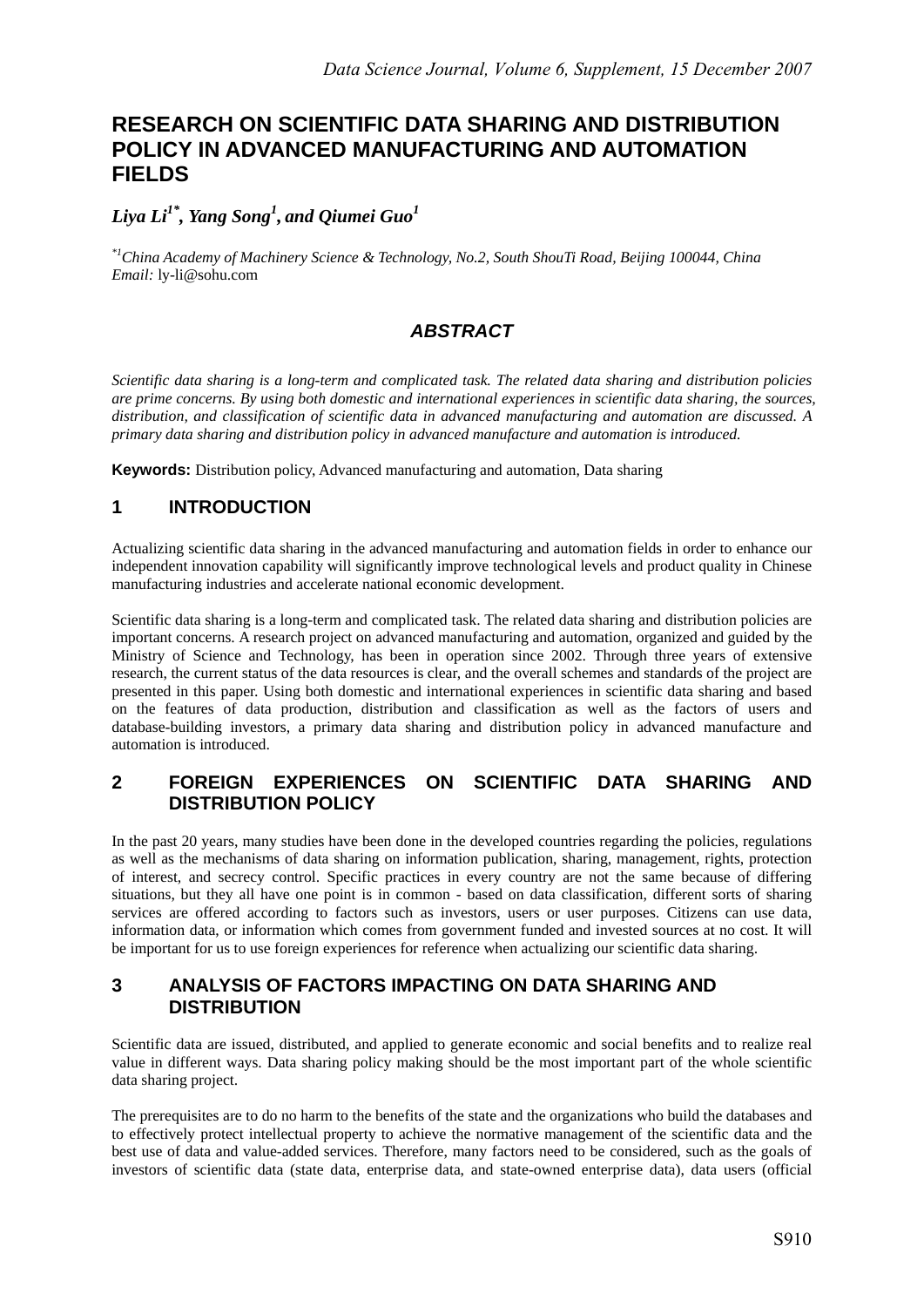activities, public service, and business users), data properties, etc. For the intrinsic properties of scientific data only, factors, such as the availability of scientific data (e.g. metal corrosion data generated over years and even decades), their economic value, scope of application, processing patterns (preformed data, finish machining data, special processed data), confidentiality, etc., need to be referenced.

#### **4 SOURCES AND DISTRIBUTION CHARACTERISTICS OF SCIENTIFIC DATA IN ADVANCED MANUFACTURING AND AUTOMATION**

Investigation and analysis of scientific data resources in advanced manufacturing and automation show that the data are generated by institutes and colleges engaging in related studies. Scientific data comes mainly from the following sources:

- (a) Fundamental research programs funded by the Ministry of Science and Technology and the National Natural Science Foundation;
- (b) Science and technology programs funded by the former Ministry of Machinery and Industry;
- (c) Large-scale state projects and programs;
- (d) Database programs undertaken by relevant institutes and colleges;
- (e) Industrial and academic institutions, associations, and individuals in related specialties.

Scientific data in advanced manufacturing and automation not only have the common characteristics of other scientific data, such as being a public good, sharable, and value-added but also have their own characteristics, such as being long-term, application oriented, and marketable, which have to be taken into account when making data sharing and distribution policies in these fields.

### **5 CLASSIFICATION OF SCIENTIFIC DATA IN ADVANCED MANUFACTURING AND AUTOMATION**

To study the distribution policy of scientific data, the first job is to classify the data and then make different policies of issuance and distribution for various applications. Advanced manufacturing and automation belong to the engineering technology field. To classify the data in this field, considerations should be given to different viewpoints regarding the scientific, natural, economic, and social attributes, etc.

- (a) By their scientific attributes, data can be classified into five themes such as modern design technology, advanced manufacturing process, automation technology, general technology, and modern management techniques.
- (b) By their natural attributes, data can be classified from the following aspects such as data acquisition methods, processing levels, and availability.
- (c) By their economic attributes, data can be classified according to the differences of investors and investment costs.

### **6 RECOMMENDED DISTRIBUTION POLICY**

Integrated with the features of scientific data resources in advanced manufacturing and automation, based on scientific data classification criteria, and considering various impacts comprehensively, data distribution can be divided into three styles: sharing for free, sharing at cost, and sharing at commercial price. Considering that some data are connected to the defense industry and military applications, which are involved in national security, and also taking the protection of intellectual property into consideration, distribution operates in both open and secret environments.

The distribution policy for specific data is a simple function of a series of factors, such as ownership, processing level, cost, degree of secrecy, user objectives, and social attributes. The importance of each factor is analyzed in order to fix its weight in the function. By quantifying each influencing factor, the result of the distribution policy is determined. By plotting out the thresholds of the distribution policy, a suitable policy is made from the attributes of sharing for free, sharing at cost, and sharing at commercial price.

Scientific data classification and distribution policy play an important role in the mechanism of data sharing. A strong operating policy is required in practice. Therefore, further in-depth research needs to be followed and continued.